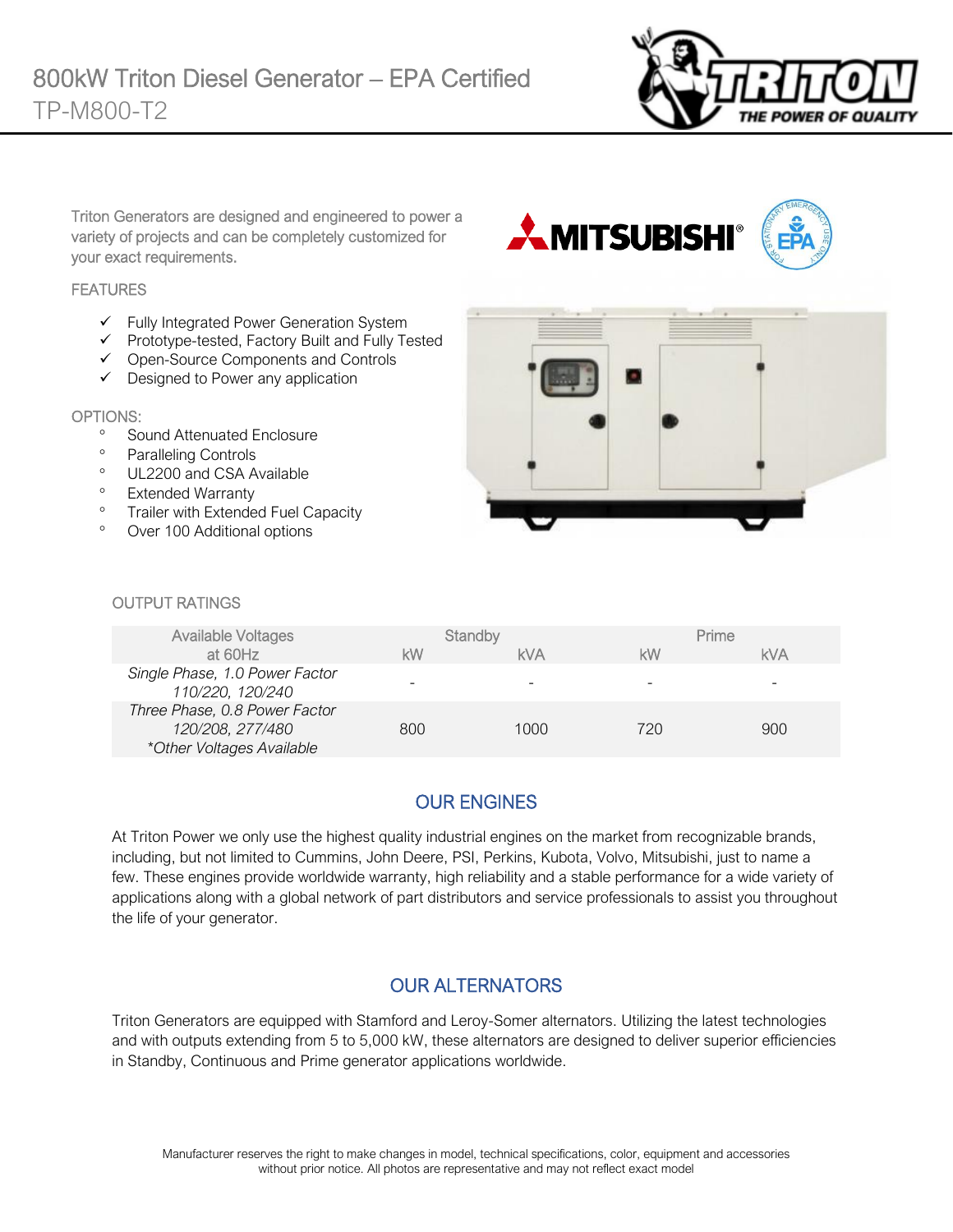

### ENGINE INFORMATION

| Engine Make                       | Mitsubishi             |
|-----------------------------------|------------------------|
| Model                             | S12A2-Y2PTAW-2         |
| <b>Tier Rating</b>                | Tier 2                 |
| Engine Speed (RPM)                | 1800                   |
| Engine Power Output at rated RPM  | 900 kWm / 1207 HP      |
| Cooling                           | <b>Radiator Cooled</b> |
| Aspiration                        | Turbocharged           |
| <b>Total Displacement (Liter)</b> | 33.93                  |
| No. of Cylinders and Build        | V <sub>12</sub>        |
| <b>Bore and Stroke</b>            | 150 x 160              |
| <b>Compression Ratio</b>          | 15.3:1                 |
| Governor                          | Electronic             |
| Fuel Consumption (L/hr)           |                        |
| Full Load                         | 250.06                 |
| 75% Load                          | 174.09                 |
| 50% Load                          | 118.17                 |
| Oil Capacity (Liter)              | 31.7                   |
| Coolant Capacity (Liter)          | 26.4                   |

### ALTERNATOR INFORMATION

| Leroy Somer or Stamford                                         |
|-----------------------------------------------------------------|
| Brushless single bearing, revolving field                       |
| 2/3 pitch                                                       |
| Single bearing, flexible disc                                   |
| Class H                                                         |
| 125 -163°C Continuous                                           |
| <b>Self Excited</b>                                             |
| A(U), B(V), C(W)                                                |
| Direct drive centrifugal blower fan                             |
| No load < $1.5\%$ . Non distorting balanced linear load < $5\%$ |
| <50 per NEMA MG1-22.43                                          |
| $<2\%$                                                          |
|                                                                 |

# DEEP SEA DIGITAL CONTROLLER

- Adaptable for a wide variety of single gen-set applications, supporting diesel, gas and petrol engines.
- Monitors engine speed, oil pressure, coolant temperature, frequency, voltage, current, power and fuel level, giving you comprehensive engine and alternator protection.
- <sup>o</sup> Easy USB configuration via the DSE PC Suite or directly through the controller's panel.
- <sup>o</sup> Standard units include models DSE4520 or DSE4510. Additional models for AutoStart (DSE73XX and DSE74XX Series) and Synchronization (DSE86XX Series) available upon request on customized equipment.

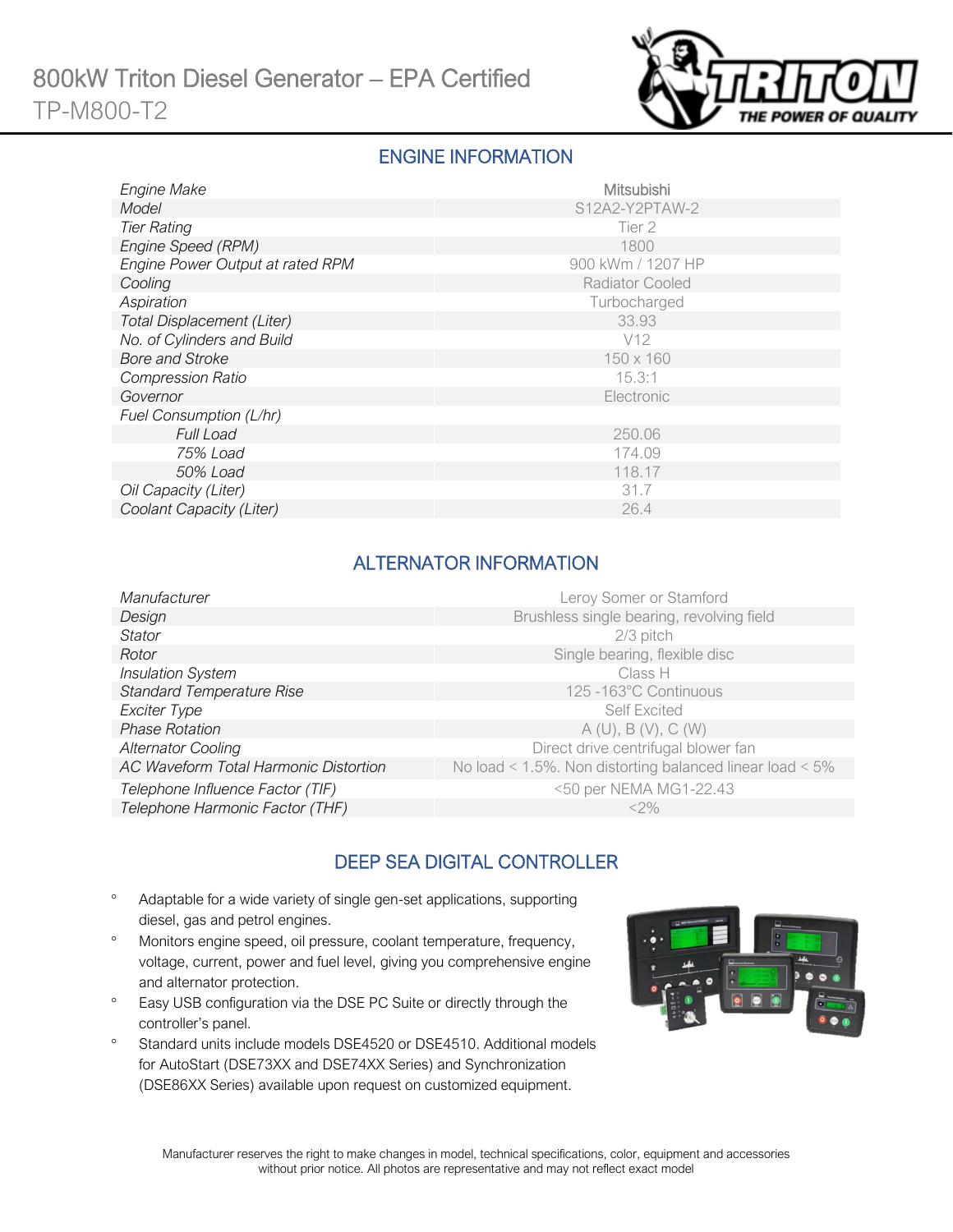

### STANDARD ITEMS

Engine System:

Ī

- o Oil Drain Extension
- o Air Cleaner
- o Critical Exhaust Silencer (Enclosed Versions)
- o Expanded Metal Safety Guards
- Fuel System
	- o Primary Fuel Filter
	- o Fuel Lock-off
		- o Flexible Fuel Lines
	- Cooling System
		- o Factory Installed Radiator
		- o 50/50 Ethylene glycol antifreeze
		- o Radiator Drain Extension
- Electrical System
	- o Unit Mounted Mainline Circuit Breaker
	- o Battery Charging Alternator
	- o Battery Tray and Cables
	- o Emergency Stop Switch
- ✓ Generator Set
	- o Mounted on Heavy Duty Steel Base Frame
	- o Anti-Vibration Pads between Engine/Alternator and Frame
	- o Full Factory Load Bank Testing
	- o Sub-Base Lifting Points
- ✓ Alternator
	- o Single and Three Phase
	- o 12 Lead Stamford or Leroy-Somer
- ✓ Enclosure (if selected)
	- o Heavy Duty Steel Enclosure (Aluminum Options)
	- o Powder Coated Finish
	- o Easy Access to All Service Points
	- o Fully Sound Attenuated
	- o Advanced Water and Dust Proofing
	- o Easy to Transport
	- o Includes 8-hour single wall fuel tank

# OPTIONAL ITEMS

- Engine System:
	- o Upgraded Exhaust Silencers (Hospital, Residential, Critical)
	- o Heavy Duty Air filters
	- o Oil Heater
	- o Block Heater (Circulating, up to 5000 Watt)
- Fuel System
	- o Multi-Valve Fuel Connections
	- o Fuel Cooler
- Electrical System
	- o Battery Charger (Standard and Float Type)
	- o Additional Circuit Breakers
	- o Shunt Trips
	- o Electrically Controlled Breakers
	- o Medium Voltage Alternators
	- o Paralleling Systems
	- o Electrical Connections (Cam-Locks, Refer Plugs, Distro Panel, and more)
- Cooling System
	- o Upgraded Radiator Systems
	- o Marine Grade Radiator
	- Generator Set
		- o Seismic Isolators
		- o Remote Mounted Control System
- **Enclosure** 
	- o Aluminum Enclosure
	- o Ultra-Quiet Enclosure
	- o 20 and 40' Container Packages
	- o Custom Paint Colors
- Alternator
	- o 600 Voltage
	- o Medium Voltage (1000 to 13,200 voltage)
	- o Two Bearing
- Additional Options
	- o Please inquire, Triton can assist in engineering nearly any option